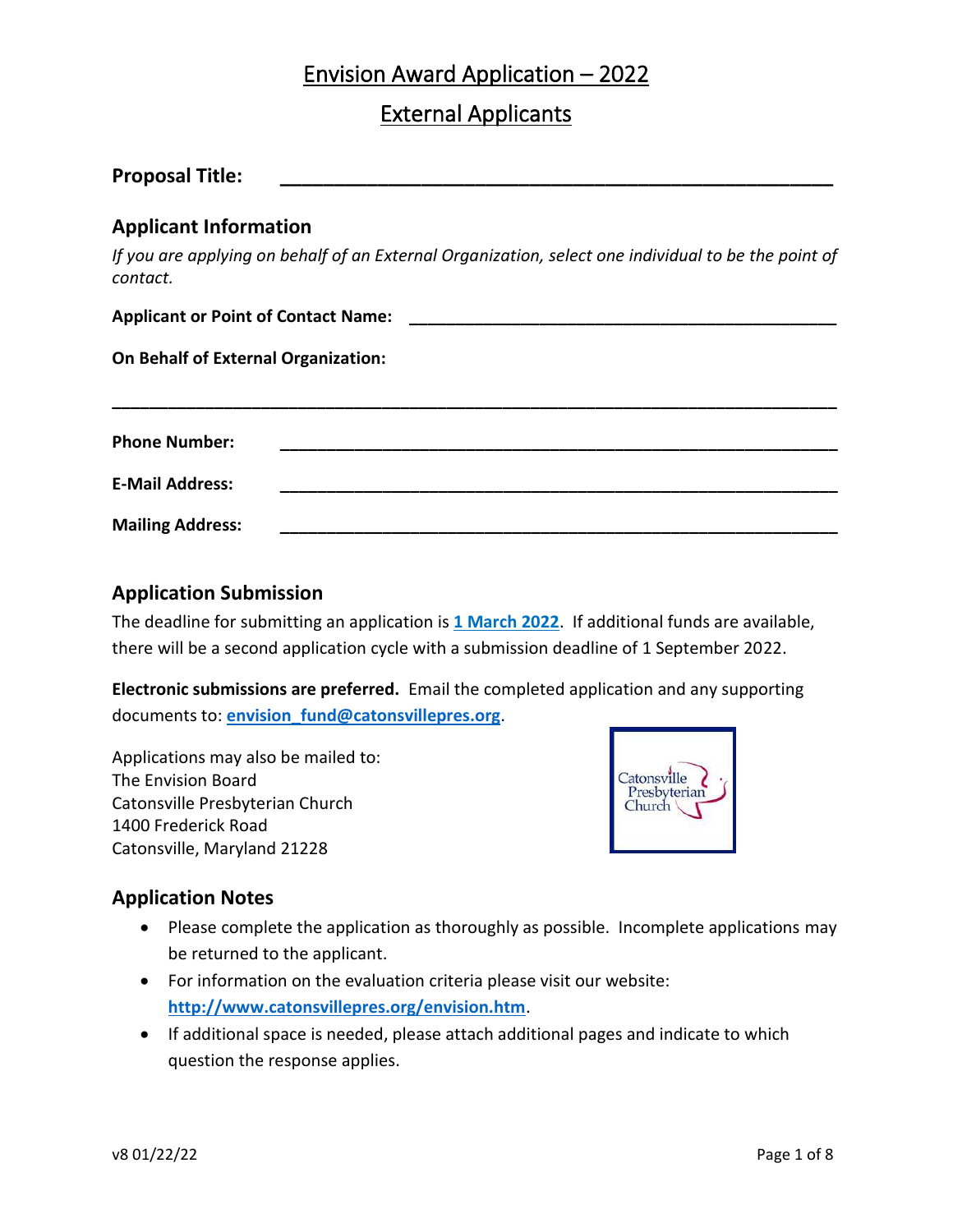## **Alignment with Envision Award Goals**

*This section defines how the project aligns with the goals established for the Envision Awards.*

### **Categories served by the project** *(check all that apply)***:**

- ☐ Development *(new or expanded ministry areas)*
- ☐ Service in Community *(local, national, or international humanitarian activities)*
- ☐ Social Justice Advocacy *(work for social change to remove obstacles for all people)*

### **Project is intended to primarily serve which population:**

- ☐ Local
- ☐ National
- □ International

### **Project represents which type of activity:**

- $\Box$  New initiative
- $\Box$  Expanded, updated, or changed initiative

### **Project Details**

### **Project Narrative**

*Describe your vision of the project. Include additional information or ideas about the project or organization. Include attachments, plans, brochures or samples.*

#### **Project Need**

*Provide relevant historical information and description of ongoing need. Consider the following questions in your response: How is the project responsive to God's call? Why is the project important to you? How does the project provide a long-term solution to a problem?*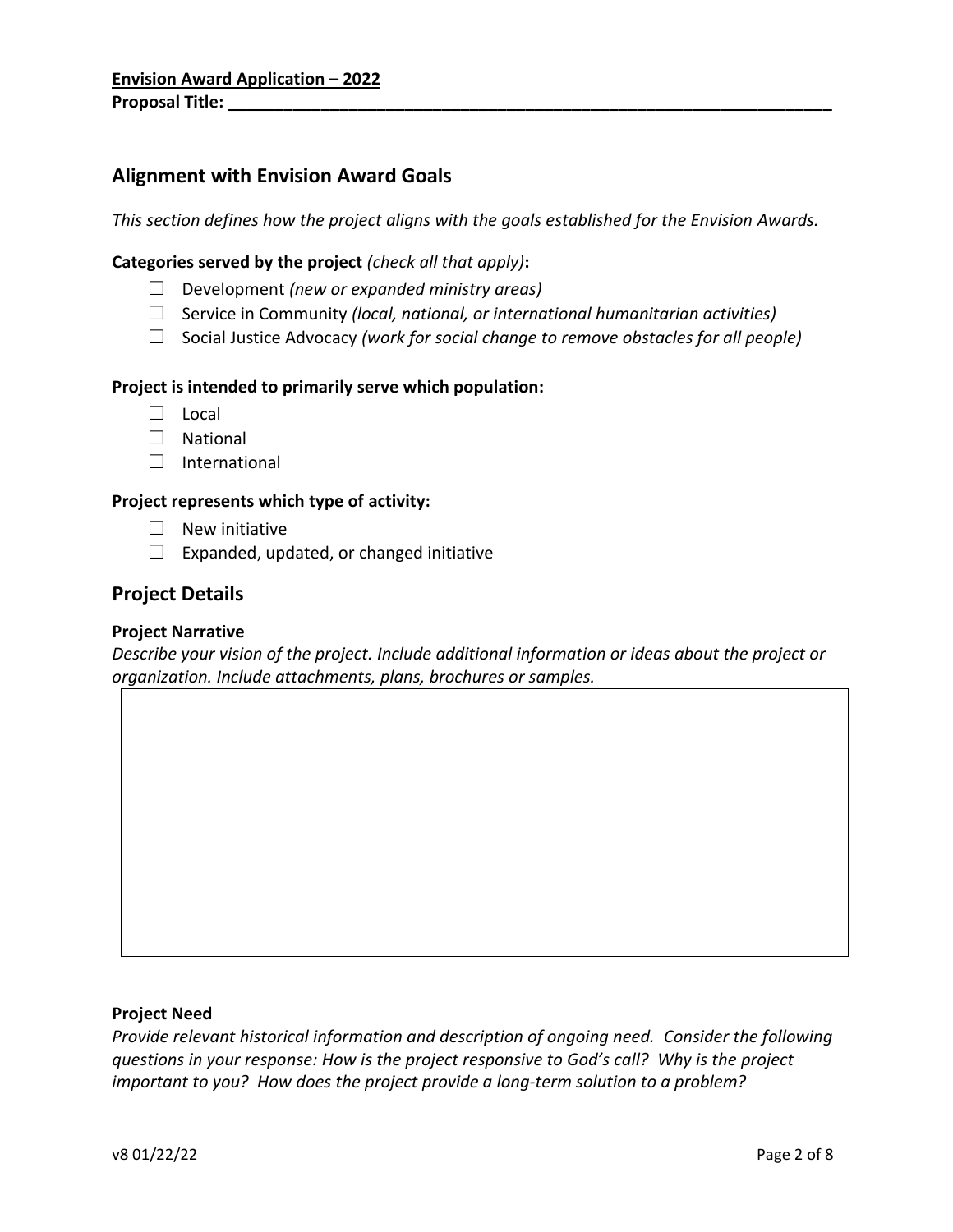### **Population Served**

*Who will benefit from the project?*

### **Project Goals and Evaluation Criteria**

*How will you measure and report on the project's success? Please note: You will be expected to report on the progress of the project to the Envision Board at regular intervals.*

### **Funding Details**

### **Project Funds Requested by Year**

*For single-year funding request, enter just Year 1. For multi-year, enter amount under each year.*

| <b>Year 1 Request</b> | <b>Year 2 Request</b> | <b>Year 3 Request</b> |
|-----------------------|-----------------------|-----------------------|
|                       |                       |                       |

**Total Funds Requested** *(Sum of year 1, 2, and 3 requests)***:** \$

#### *Complete the following to discuss partial funding options.*

If the Envision Board is unable to meet the full funding request, is there a lesser amount that would **still allow for the project to proceed?** *(Select one of these three options):*

☐ **Yes - Any funding amount will be gratefully received.** *Describe plans for securing additional funding***:**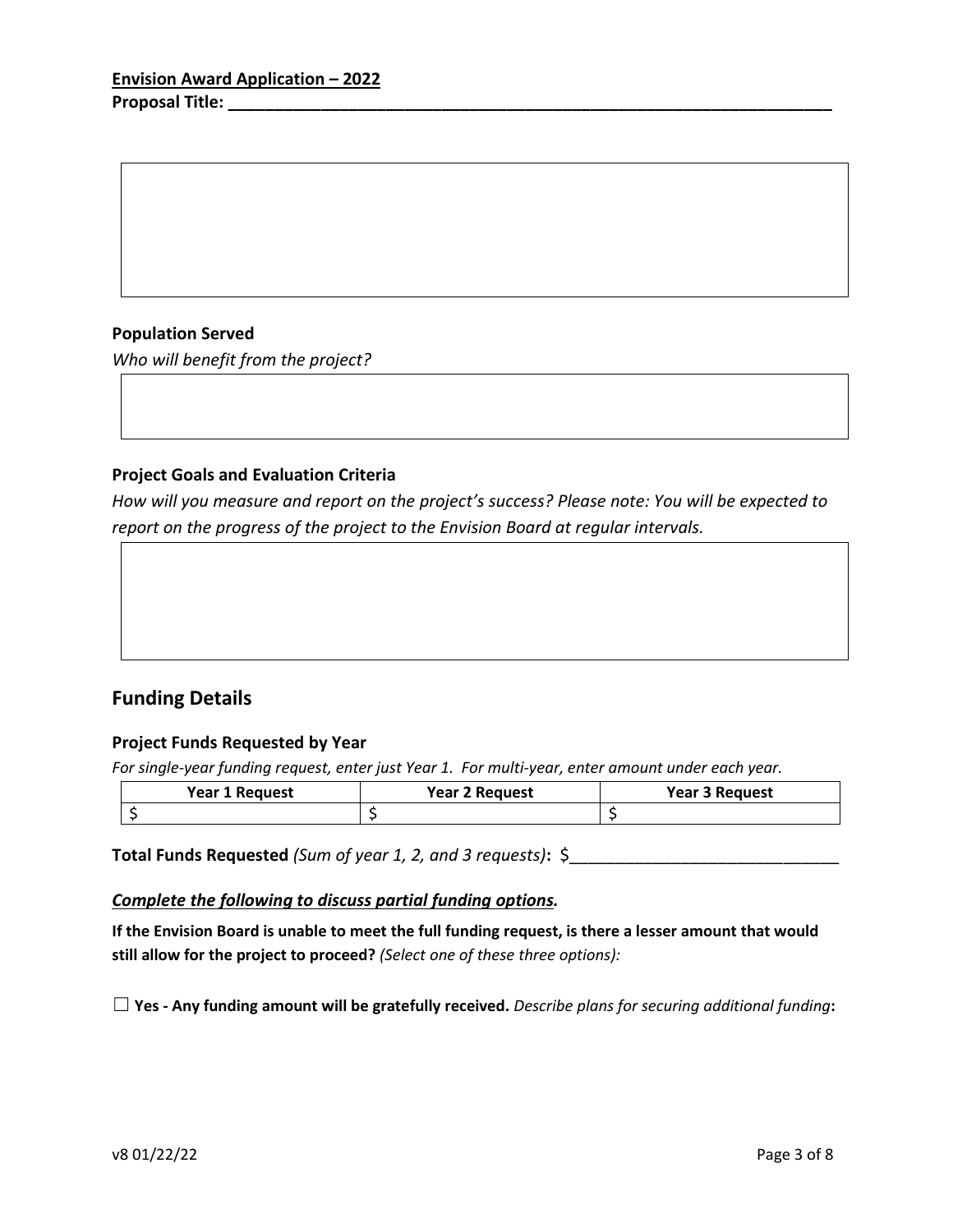$\Box$  Yes - The project can proceed, but with a reduced scope. Provide details below along with reduced *funding profile:*

| <b>Year 1 Reduced Request</b> | <b>Year 2 Reduced Request</b> | <b>Year 3 Reduced Request</b> |
|-------------------------------|-------------------------------|-------------------------------|
|                               |                               |                               |

☐ **No - The project cannot proceed in any meaningful way without full funding from the Envision Board.**

**If the project were to be fully funded, when the funds are expended will the project be complete? If no, please discuss your plans for funding the project after Envision monies have been spent.**

**Has the project been approved for funds from another organization? If yes, please provide details.**

**Is the project relying on currently unconfirmed funds from another organization? If yes, discuss what would happen to any Envision monies granted should the other required funds not be obtained.**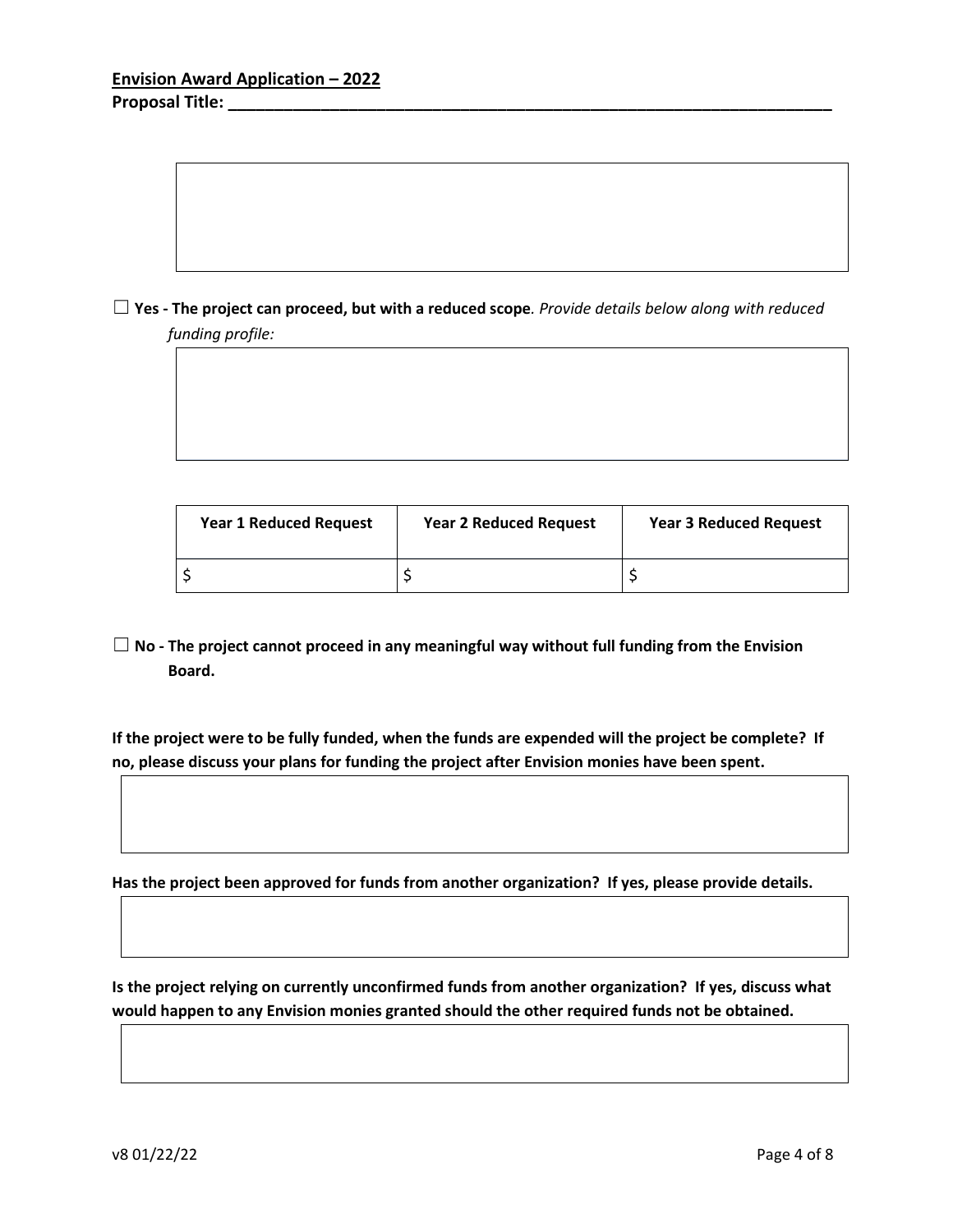#### **Has the project received funds from any CPC source in the past? If yes, please provide details.**

## **Budget Details**

*Provide a detailed budget breakdown of the Envision monies requested (not of your entire budget). Include any fees (e.g., overseas wiring fees).*

| Year | Item | <b>Description</b> | Cost |
|------|------|--------------------|------|
|      |      |                    |      |
|      |      |                    |      |
|      |      |                    |      |
|      |      |                    |      |
|      |      |                    |      |
|      |      |                    |      |
|      |      |                    |      |
|      |      |                    |      |
|      |      |                    |      |
|      |      | <b>Total Cost</b>  |      |

### **Detailed Timeline**

*Provide a milestone schedule for the project including progress reports to the Envision Board at least every six months.*

| <b>Milestone Activity</b> | <b>Planned Completion Date</b> |
|---------------------------|--------------------------------|
|                           |                                |
|                           |                                |
|                           |                                |
|                           |                                |
|                           |                                |
|                           |                                |
|                           |                                |

### **Budget and Timeline Narrative**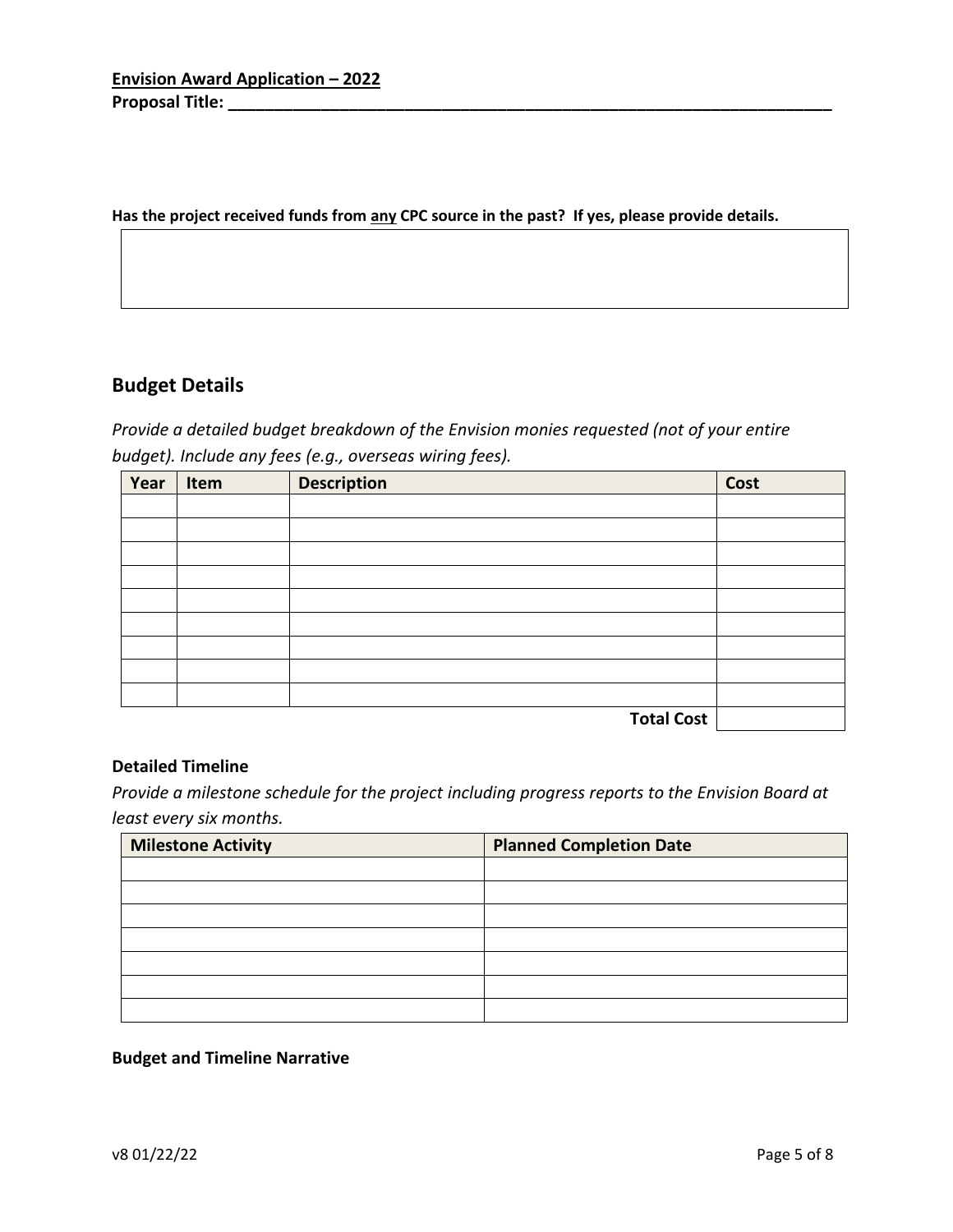*Provide a narrative description of your timeline and budget. Indicate how costs were estimated (e.g., best guess, market research, or vendor quote). Attach any quotes to the application.*

# **Other Project Logistics**

### **Other Resources Required**

*Do you anticipate CPC members being involved in the project? If yes, please discuss.*

*Are any CPC facilities required for the project? If yes, please discuss.*

*List any necessary resources on which the project relies but for which you do not require Envision monies (e.g., donated items).*

### **Concerns and Mitigations**

*List any factors you have considered that may hinder completion of the project and what you plan to do to mitigate those risks*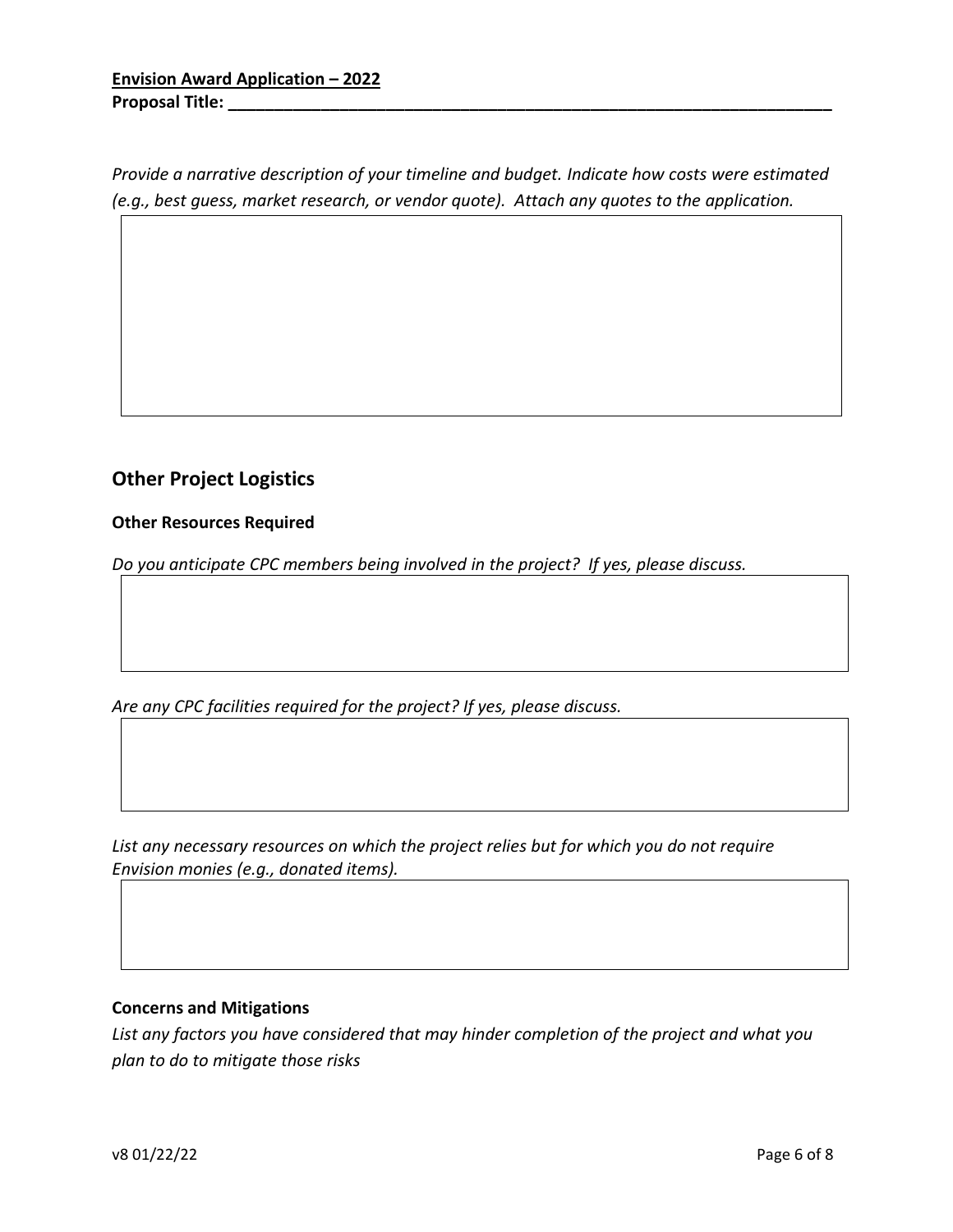# **Outside Organization Information**

**Organization Name: \_\_\_\_\_\_\_\_\_\_\_\_\_\_\_\_\_\_\_\_\_\_\_\_\_\_\_\_\_\_\_\_\_\_\_\_\_\_\_\_\_\_\_\_\_\_\_\_\_\_\_\_\_\_\_\_\_\_\_\_**

*Outside organizations seeking Envision monies must have a CPC sponsor. The CPC sponsor must also submit the Sponsor Questionnaire which is available on the website.* 

**Sponsoring CPC Committee, Member, or Staff: \_\_\_\_\_\_\_\_\_\_\_\_\_\_\_\_\_\_\_\_\_\_\_\_\_\_\_\_\_\_\_\_\_\_\_\_\_\_\_**

### **Description of Outside Organization**

*Provide a brief description of the organization. You may include a website for more information.*

**Why do you believe the Envision Awards are the right source of funding for the project?**